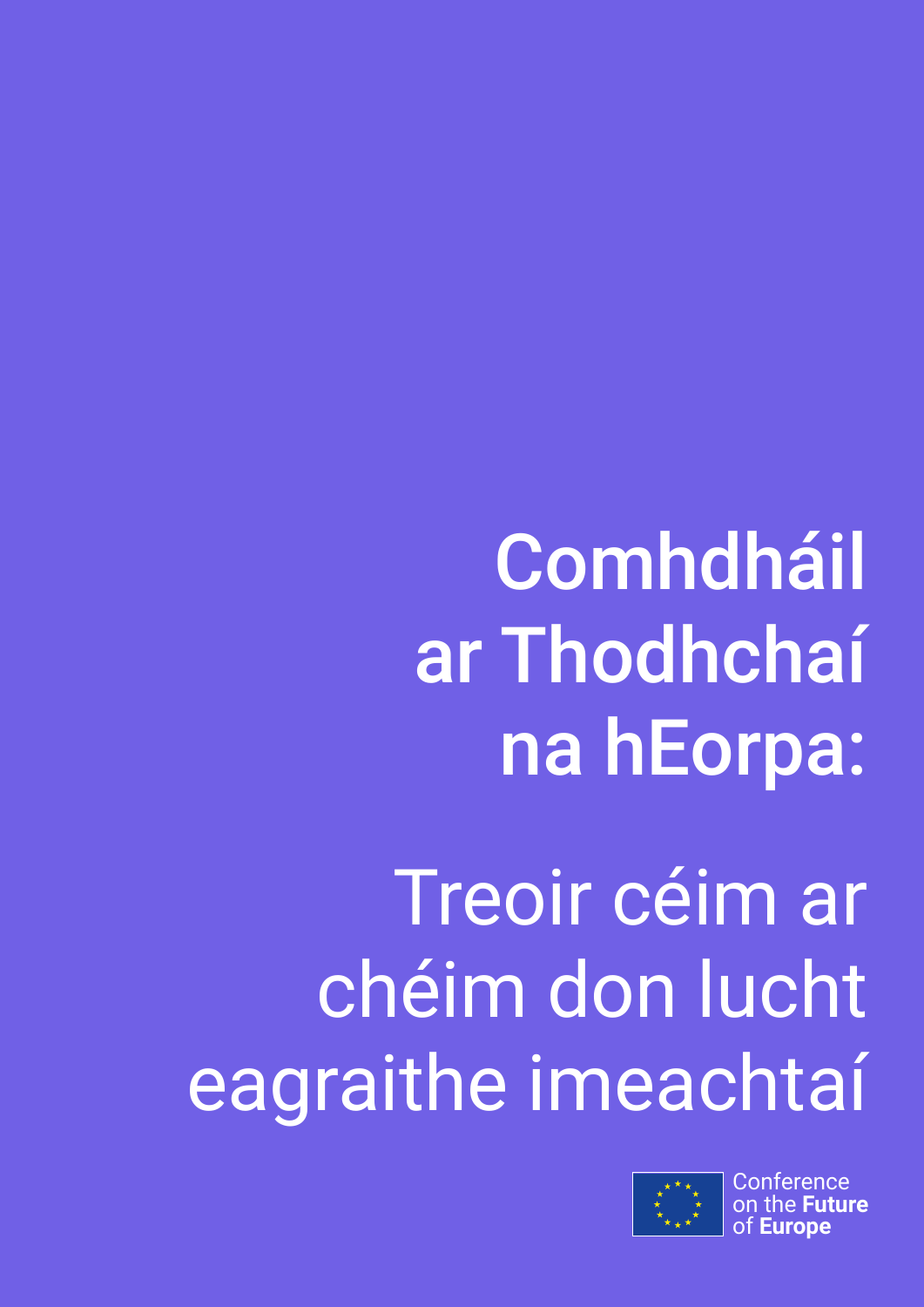An é gur mhaith leat imeacht a eagrú ach nach bhfuil tú cinnte conas tús a chur leis?

Cuideoidh an treoir seo leat d'imeacht a ullmhú agus a óstáil. Tá moltaí éagsúla ann maidir le conas imeacht a eagrú agus déantar formáidí féideartha a mholadh. Is féidir é seo go léir a oiriúnú ag brath ar an leagan amach (digiteach, fisiceach, hibrideach, srl.), agus líon na rannpháirtithe.

# Roimh an imeacht

## Na Chéad Chéimeanna

Seo na bealaí nithiúla inar féidir leat d'imeacht a chur ar siúl agus a bheith mar chuid den Chomhdháil ar Thodhchaí na hEorpa. Bí cinnte go leanann tú na céimeanna riachtanacha chun imeacht [uilechuimsitheach](https://futureu.europa.eu/pages/inclusive) a bheith agat.

### **Conas is féidir liom m'imeacht a chlárú ar ardán na Comhdhála?**



Cloisimis uait agus roinn do chuid smaointe a bhuí le himeachtaí ar líne agus as líne atá ar siúl i ngar duit.

Imeachtaí atá ar siúl anois

Gabh chuig [futureu.europa.eu](https://futureu.europa.eu/) agus cuir d'imeacht leis an léarscáil. Lean ár [dtreoir](https://futureu.europa.eu/pages/event-organisers) mhionsonraithe má theastaíonn cabhair uait leis seo.

#### **Cén cineál faisnéise a ba chóir dom a ullmhú do na rannpháirtithe?**

**Ullmhaigh na doiciméid seo a leanas.** Dáil iad ar na rannpháirtithe uile ag an tús

- **Cairt** do na comhpháirtithe imeachta agus do na rannpháirtithe  $\blacksquare$
- An **t-ábhar** go léir a theastaíonn le haghaidh do chuid formáidí rannpháirteacha, mar shampla nótaí post-it, pinn srl.
- **Liosta clárúcháin** chun ríomhphoist na rannpháirtithe a fháil lena dtoiliú ionas gur féidir teagmháil a dhéanamh leo ina dhiaidh sin chun aiseolas a thabhairt dóíbh ar an méid a chuir siad leis an gComhdháil.
- **Foirm toilithe le haghaidh grianghraf** agus, b'fhéidir, fístaifeadadh, a d'fhéadfaí a úsáid chun críocha cumarsáide mar gheall ar an imeacht.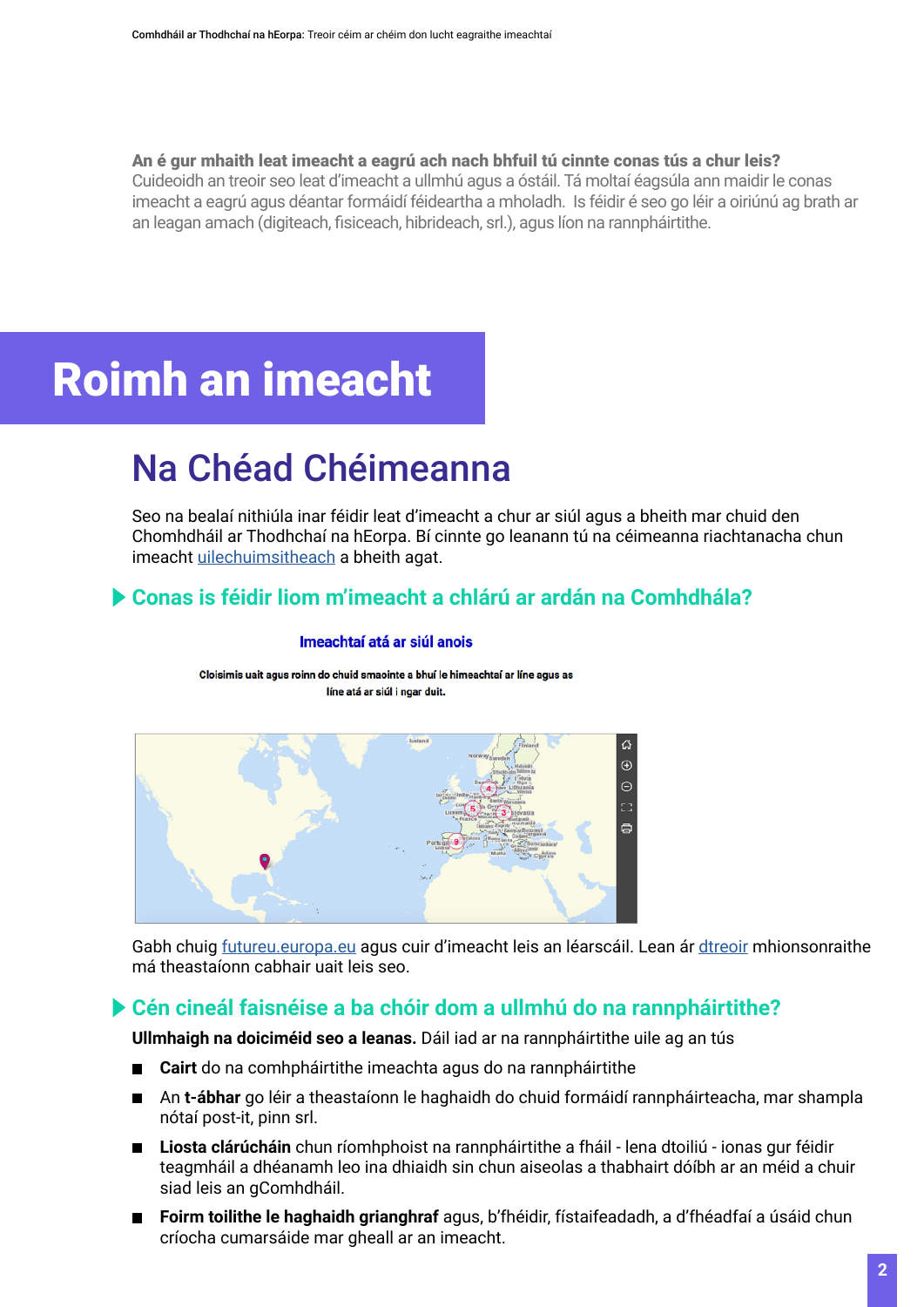### **Conas a ullmhaím an seomra (digiteach)?**

ás imeacht pearsanta é, déan cinnte go bhfuil go leor cathaoireacha agus táblaí ann do gach duine. Is féidir leat na ballaí a ullmhú freisin ionas gur féidir iad a úsáid chun smaointe daoine a thaispeáint. Is féidir teilgeoir / scáileán a úsáid i seomraí móra. Is féidir le pinn, páipéar agus cláir bhána a bheith áisiúil do dhaoine chun a gcuid smaointe a bhreacadh síos.

Más imeacht **digiteach (nó imeacht hibridgeach)** é, déan cinnte go gcuireann tú seomra feithimh ar fáil le teachtaireacht fáilte (ionas gurb eol do dhaoine go bhfuil siad san áit cheart) agus balbhaigh daoine ar theacht isteach dóibh chun fadhbanna torainn a sheachaint. Ullmhaigh spás inar féidir le daoine ceisteanna a chur nó tacaíocht a iarraidh (d'fhéadfadh sé a bheith mar chomhrá inmheánach ar an uirlis féin, nó ar uirlis níos sofaisticiúla). Is dea-smaoineamh é cleachtadh a dhéanamh chun a chinntiú go dtéann gach rud chomh réidh agus is féidir nuair a thosaíonn an t-imeacht.

# Le linn an imeachta

In imeacht atá mar chuid den Chomhdháil ar Thodhchaí na hEorpa, ba chóir **díriú ar smaointe na saoránach agus ar rannpháirtíocht ghníomhach na rannpháirtithe**. Fiú más féidir dul i gcomhairle le saineolaithe chun an tsaincheist a leagan amach nó chun fíricí a sheiceáil, níor chóir gur cruinniú saineolaithe ón mbarr anuas é; caithfidh sé a bheith intuigthe do dhaoine nach bhfuil cur amach acu ar dhíospóireachtaí poiblí agus ar an ábhar a phléitear.

#### **Conas ar chóir dom m'imeacht a reáchtáil agus a mhodhnú?**

**Is mór an chabhair é modhnóir gairmiúil a bheith i láthair** toisc gur feidhm íogair í a chomhlíonadh.

**Molaimid idirdhealú a dhéanamh idir cathaoirleach an imeachta agus an modhnóir,** mar is gá breathnú ar an duine seo mar dhuine atá neodrach agus neamhspleách ar an eagraí, agus é de chúram air/uirthi a chinntiú go bhfuil cead cainte ag gach duine.

#### **Bainistíocht agus pleanáil ama**

PUllmhaigh clár oibre / sceideal amaithe don imeacht agus déan iarracht cloí leis. Fág an seomra le haghaidh sosanna agus déan iarracht dul níos tapúla má tharlaíonn moilleanna. Cuimhnigh go mb'fhéidir nach mbeidh daoine in ann díriú ar an ábhar go ceann i bhfad.

#### **Conas ar chóir dom m'imeacht a reáchtáil agus a mhodhnú?**

B'fhearr **duine amháin** a cheapadh chun **nótaí a bhreacadh** síos (féach freisin leideanna maidir le tuairisciú thíos) agus duine amháin ag coinneáil súil **ar an gcomhrá** más imeacht digiteach é. Má oibríonn tú le fo-ghrúpaí, leag amach na grúpaí roimh ré ionas go mbeidh a fhios ag gach duine céard atá le déanamh acu. Agus **déan iarracht duine amháin a cheapadh mar mhodhnóir ar gach plé-ghrúpa**.

Má tá deacrachtaí maidir le teanga choiteann sa cheantar ina mbeidh an t-imeacht ar siúl, bí cinnte go bhfuil **ateangairí** agat le linn an imeachta. Réiteach eile a d'fhéadfadh a bheith ann ná iarraidh ar dhaoine a gcuid riachtanas agus a gcumas teanga a chur in iúl ag an tús nó ar shuaitheantais ainmneacha, ionas gur féidir le rannpháirtithe eile cabhrú leo.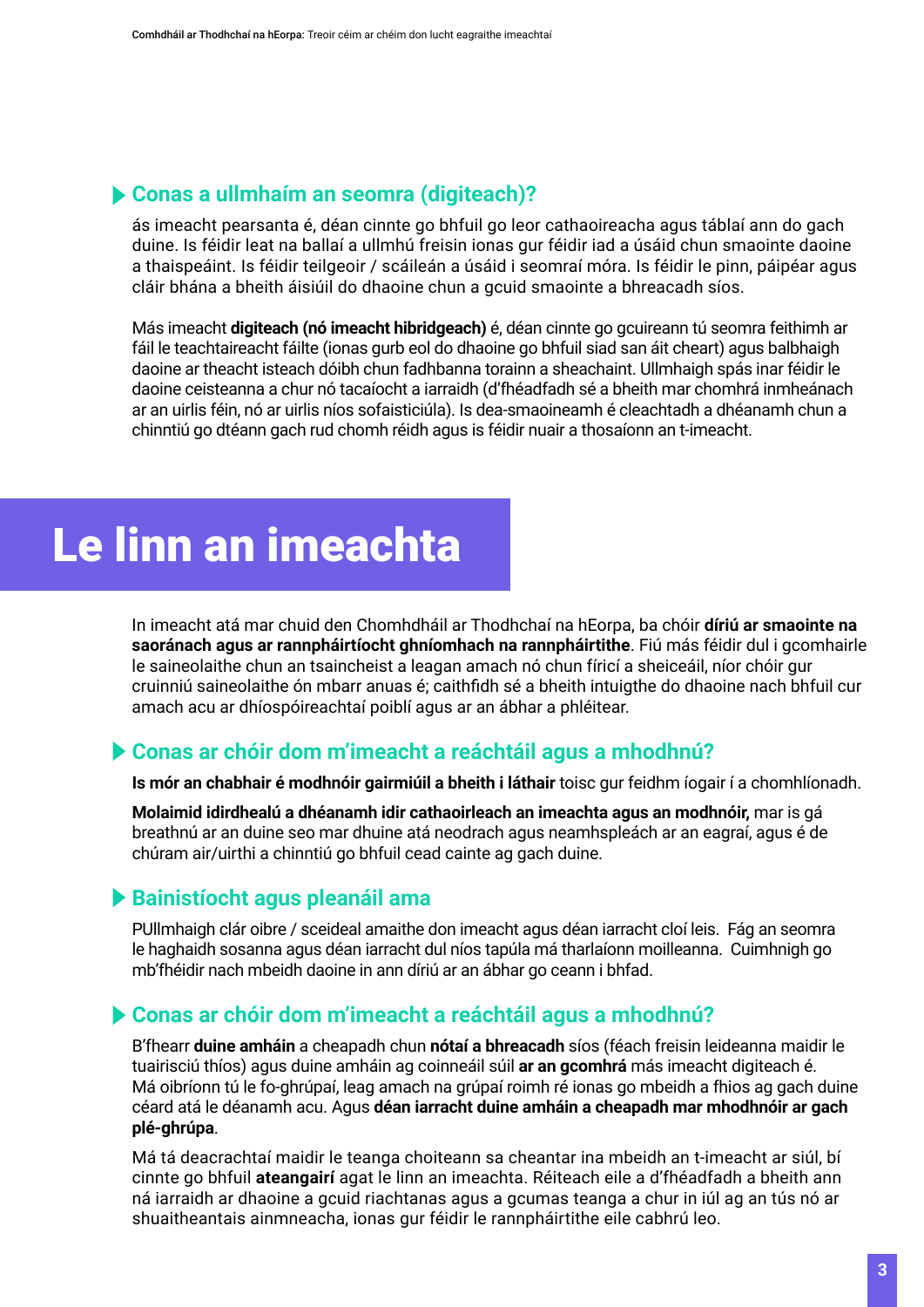## Leideanna maidir leis an imeacht a reáchtáil

### **1. An t-imeacht a thosú**

Nuair a thosaíonn an t-imeacht, **mínigh do na rannpháirtithe**:

- Cuspóirí na Comhdhála  $\blacksquare$
- Rialacha an imeachta (féach an [Chairt](https://futureu.europa.eu/pages/charter)) agus an modh a roghnaíodh chun an díospóireacht a eagrú
- Conas a rachaidh díospóireachtaí an imeachta ar ais go leibhéal na hEorpa

Iarr toiliú i scríbhinn má thógtar grianghraif nó físeáin, ag abair leis na rannpháirtithe é roimh ré go bhféadtar grianghraif/físeáin a athúsáid chun críocha na Comhdhála.

### **2. Cur i láthair ó shaineolaí (ROGHNACH)**

Má bhaineann an t-imeacht le hábhar faoi leith, d'fhéadfadh an t-am seo a bheidh oiriúnach do **chur i láthair gairid ar an gcomhthéacs ó shaineolaí** – ag cur béime ar na comhbhabhtálacha ar chinntí b'fhéidir. Cuimhnigh gurb é **an fócas plé na saoránach, ní an saineolaí**. Ba chóir do shaineolaithe na hábhair a chumadh ar an mbealach is neodraí agus is féidir, bunaithe ar fhíricí amháin, ag tabhairt dearcthaí éagsúla agus ag cur síos ar neamhchinnteachtaí agus ar ábhair chonspóide.

### **3. Grúpdhíospóireacht**

Ná bíodh leisce ort formáid a roghnú as na moltaí sa treoir seo agus é a chur in oiriúint do do chomhthéacs Is cuma cén fhormáid a roghnaíonn tú, ba cheart go mbeadh an chuid seo mar chroílár an imeachta i gcónaí.

#### **Leideanna do mhodhnóirí**

- Tosaigh le babhta cur i láthair gairid agus **cuir ceist shimplí réamhchleachtaidh** ar rannpháirtithe mar "Cén cineál Eorpa ar mhaith leatsa a fheiceáil?"
- **Déan cinnte go bhfaigheann gach duine** deis cainte
- Más gá, cuidigh le duine a phointe a fhorbairt ag baint úsáid as **ceisteanna leantacha simplí**.
- Ná déan an méid a deir daoine a **ath-léirmhíniú nó a chur i bhfocail eile go rómhinic**. Nuair a bhíonn amhras ort, fiafraigh díobh cad a bhí i gceist acu.
- **Spreag daoine le faisnéis ar an ábhar cainte a lorg más gá**. I gcás easaontais faoi fhíorais, iarr ar na rannpháirtithe an saineolas / na seiceálaithe fíricí atá i láthair sa seomra nó na bileoga fíricí a úsáid chun filleadh ar phlé tairbheach gan mhoill.

### **4. Clabhsúr a chur ar an imeacht**

#### **Cuir na rannpháirtithe ar an eolas faoin gcaoi a bhfuil sé ar intinn agat an tuarascáil a scríobh**. Tá dhá rogha ann:

(1) déanann an lucht eagraithe an tuarascáil a dhréachtú ach seoltar é chuig na rannpháirtithe uile le spriocdháta le haghaidh tráchtaí;

(2) dréachtaítear an tuarascáil díreach tar éis an chruinnithe le cabhair ó [\(](https://futureu.europa.eu/pages/inclusive)ghrúpa beag) de rannpháirtithe deonacha ([féach freisin na huirlisí ar uilechuimsitheacht](https://futureu.europa.eu/pages/inclusive)).

Mar obair leantach ar an imeacht, **spreag daoine chun an tuarascáil a léamh** ar ardán na Comhdhála. Féach an treoir d'eagraithe imeachtaí ar conas ardán na Comhdhála a úsáid.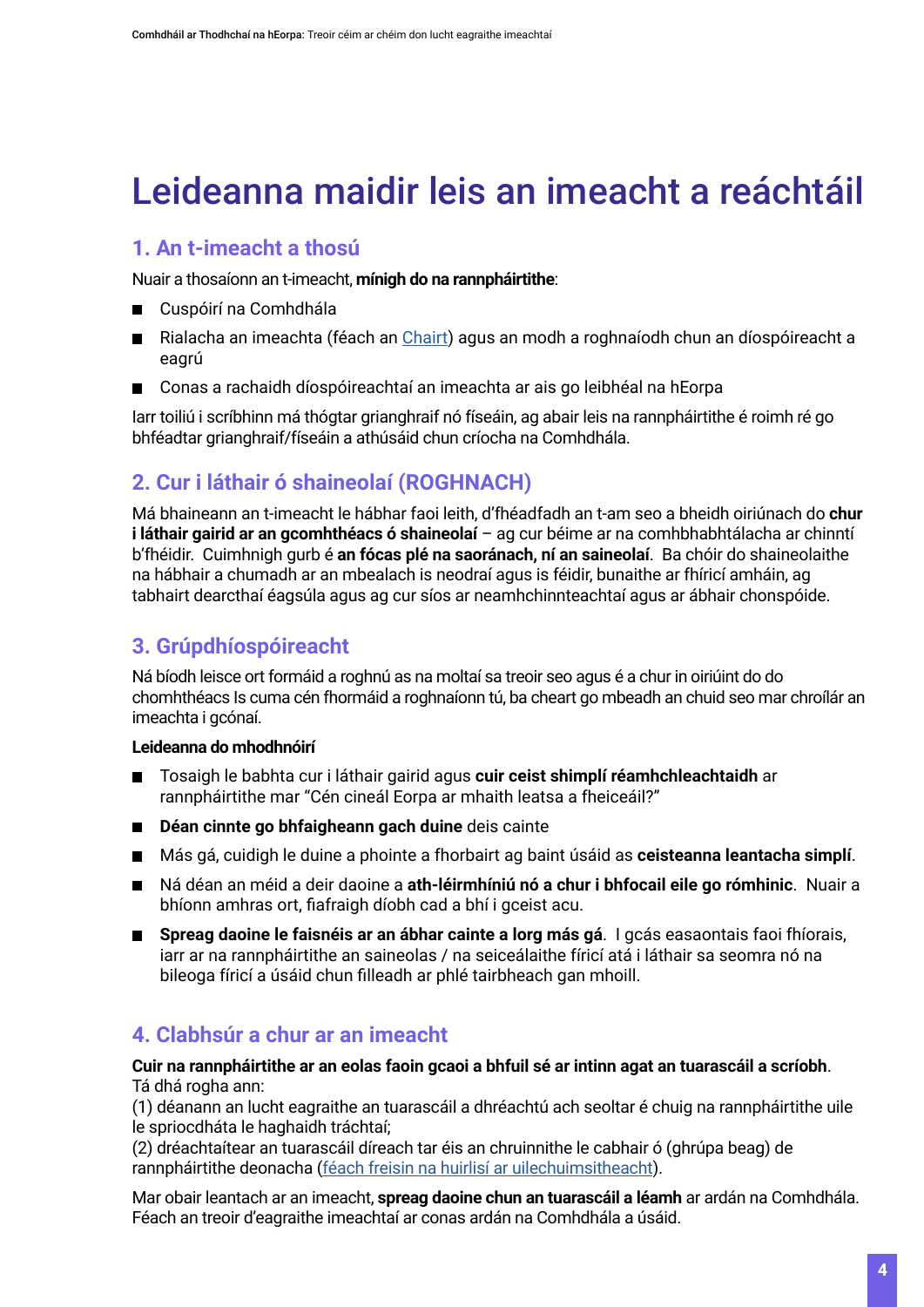**Gabh buíochas leis an lucht freastail as a gcuid rannpháirtíochta agus spreag iad chun cur leis an gComhdháil a thuilleadh**. Cuir i gcuimhne dóibh go bpostáilfear a gcuid smaointe ar ardán na Comhdhála agus gur féidir leo leanúint ar aghaidh ag díospóireacht le daoine eile agus a gcuid smaointe a fhorbairt ar líne.

Inis dóibh go ngeallann tú teachtaireacht a sheoladh chucu (má chuir siad a sonraí teagmhála ar fáil), a luaithe a uaslódáilfear an tuarascáil ar an ardán. Má shocraíonn tú é sin a dhéanamh (moltar é más féidir é) is féidir leat a ghealladh freisin go gcuirfidh tú scéala chucu nuair a bheidh an **t-aiseolas ar an gComhdháil** ar fáil ar an ardán

### **Cumarsáid faoin imeacht**

Léigh na leideanna thíos maidir le conas teagmháil a dhéanamh leis an oiread daoine agus is féidir agus imeacht uilechuimsitheach a eagrú. [\(féach freisin na huirlisí ar uilechuimsitheacht](https://futureu.europa.eu/pages/inclusive))

- $\blacksquare$ **Téigh i dteagmháil roimh ré leis na meáin áitiúla agus/nó na meáin thraidisiúnta (speisialaithe)** chun an pobal a mhealladh agus chun an toradh a roinnt ina dhiaidh sin. Féadfaidh tú smaoineamh freisin ar chomhpháirtíocht a thógáil le comhpháirtí sonrach meán amháin trína bhféadfadh an dá pháirtí iad féin a chur os comhair an phobail trí oibriú le chéile.
- **Tá for-rochtain na meán sóisialta** ríthábhachtach i saol an lae inniu, go háirithe maidir le himeachtaí a reáchtáiltear ar líne. Déan iarracht bús a chruthú roimh ré ag baint úsáid as an haischlib **#FutureofEurope** agus déan cumarsáid leantach ina dhiaidh sin. Iarr ar do chomhpháirtithe (meáin) an rud céanna a dhéanamh.
- Más imeacht áitiúil a bheas ann, déan teagmháil le d'údaráis áitiúla, ar cheart go mbeadh sé ar a gcumas **teagmháil a dhéanamh** leis na háitritheoirí go léir trína gcuid uirlisí cumarsáide féin.
- Téigh i dteagmháil le do sprioclucht féachana ar aon bhealach sábháilte ar féidir leat smaoineamh air Mar shampla, d'fhéadfadh go mbeadh a gcuid meán nó nuachtlitir féin ag roinnt **eagraíochtaí sochaí sibhialta a bhféadfá dul i gcomhpháirtíocht leo** chun teagmháil a dhéanamh lena líonra.

## Formáidí imeachta is féidir leat a roghnú

Tá trí **phríomhfhachtóir le breithniú** sula roghnaíonn tú formáid do d'imeacht: an fhormáid (digiteach, ar líne, nó hibrideach), téama an phlé, agus líon na rannpháirtithe. Féach ar na roghanna éagsúla a chuirtear i láthair thíos, ar féidir iad a úsáid agus a oiriúnú. Cuimhnigh:

- **Oibríonn formáidí go maith nuair a chuirtear dóthain ama i leataobh dóibh**. Ba leor cúpla uair an chloig le sosanna d'imeachtaí áirithe. Ach má mheastar go mbeidh líon mór daoine i láthair, mar shampla, b'fhéidir go m'fhearr tréimhse ama níos faide mar leath lá nó fiú lá iomlán a chur i leataobh.
- Is fearr a oibríonn **fo-ghrúpaí** nuair a bhíonn **níos lú ná deichniúr iontu**, agus modhnóir ag gach fo-ghrúpa.
- Is é aidhm an imeachta **daoine a threorú** i dtreo **tograí a comhaontaíodh** le chéile a dhréachtú. Cibé formáid a roghnaíonn tú, ba cheart go ndéanfadh sí a cion féin chun conclúidí dearfacha agus nithiúla a bhaint amach.

Táimid cinnte go roghnóidh tú an fhormáid cheart don imeacht atá beartaithe agat! Seo roinnt moltaí.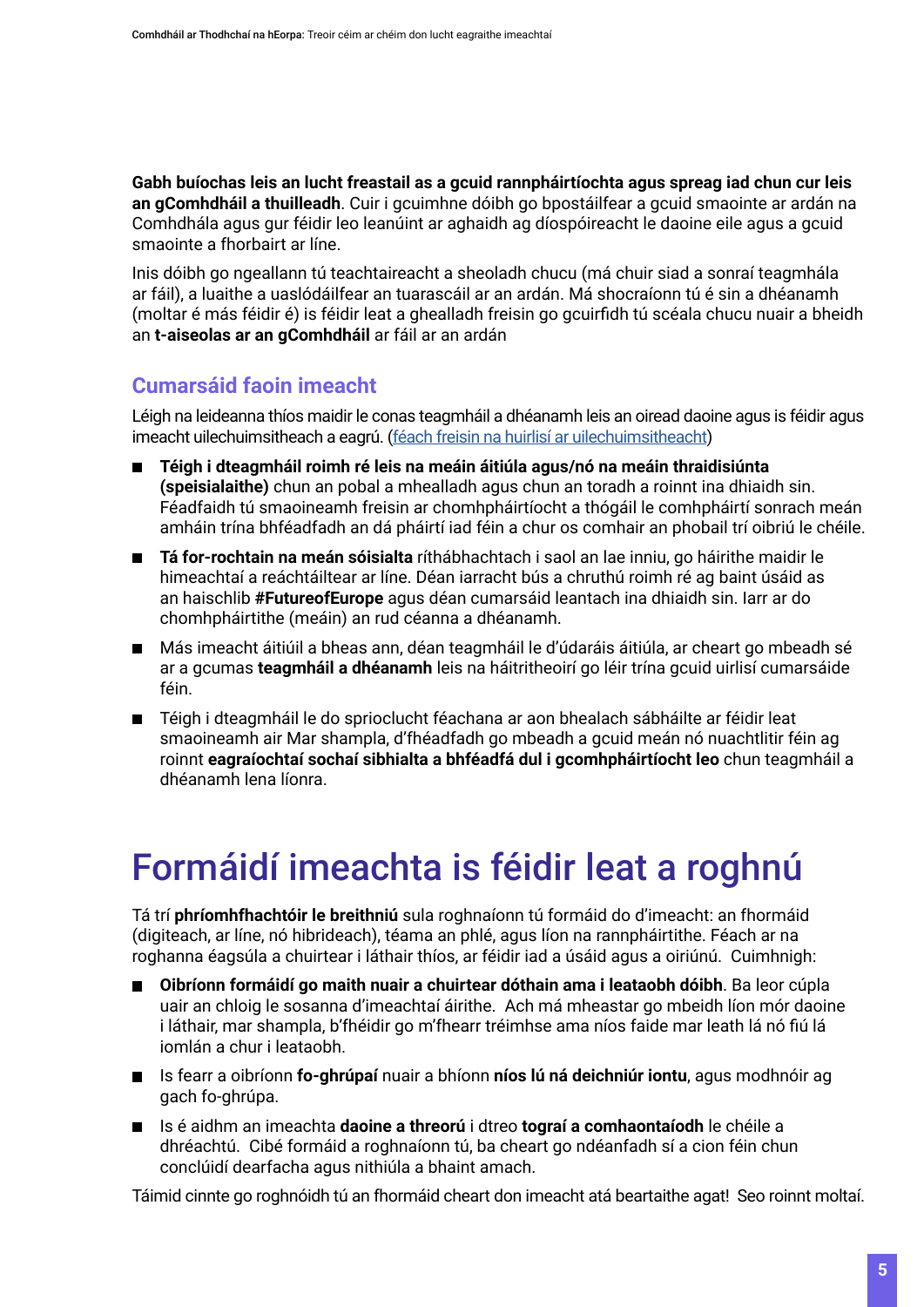## Rogha 1 • Ceardlann rannpháirteach

### CÉIM 1 **20 MINUTES NÓIMÉAD AR A LAGHAD Smaointe a ghiniúint**

Cuir tús leis an bplé le ceisteanna ginearálta oscailte chun misneach a thabhairt do na rannpháirtithe. Mar shampla, «Cad a chiallaíonn an Eoraip duitse?» nó "Cén cineál Eorpa ar mhaith leatsa a fheiceáil?"

Tabhair roinnt ama do na rannpháirtithe plé a dhéanamh ina ngrúpaí de dheichniúr ar a mhéad, agus aithne a chur ar a chéile. Ag an deireadh, tabhair roinnt ama do chuid de na rannpháirtithe chun príomhphointí a gcuid plé a roinnt leis an seomra iomlán. Is féidir leat na smaointe atá scríofa ar nótaí post-it a bhailiú agus cuid acu a léamh os ard

### CÉIM 2 **30 MINUTES NÓIMÉAD AR A LAGHAD Ábhair chainte agus dúshláin a aithint**

Bunaithe ar an méid a dúradh roimhe seo, is féidir leat tochailt níos doimhne anois agus topaicí a shainaithint ar féidir leis na grúpaí iad a phlé. Fiafraigh de na grúpaí cé na cinn is mian leo a shannadh dóibh féin.

Nuair a bheidh sé sin déanta, d'fhéadfá a iarraidh ar na grúpaí dúshláin a bhaineann lena n-ábhar cainte féin a aithint.

### CÉIM 3 **40 MINUTES NÓIMÉAD AR A LAGHAD Réitigh a mholadh**

Tar éis dúshláin a aithint, tá sé in am anois réitigh a fháil orthu. Déan cinnte go ndéantar na réitigh seo a scríobh síos go mion, mar go mba iadsan an toradh is tábhachtaí a bheas ar an imeacht.

### Rogha 2 • Caifé domhanda

Rothlaíonn na rannpháirtithe idir grúpaí difriúla gach deich nóiméad. Déanann siad tobsmaointeoireacht chun smaointe nua a aimsiú, a bhreactar síos ar pháipéar nó ar ríomhaire. Nuair a úsáidtear an modh seo duine le duine, eagraigh an seomra cosúil le caifé agus bíodh na táblaí scaipthe amach.



## Rogha 3 • Spás oscailte

Mura bhfuil tú ach ag tosú ag leagan amach na smaointe éagsúla, agus má tá an t-am ag an ngrúpa chun saincheisteanna éagsúla a scrúdú, bain triail as spás oscailte. .

### CÉIM 1

Mar eagraí an imeachta, cuireann tú féin ceist (mar shampla "Conas a dhéanaimid astuithe carbóin a ísliú?" Nó "Conas a réiteoimid dúshláin i margadh na bpost?"). Iarr ar na rannpháirtithe grúpaí a dhéanamh díobh féin chun tabhairt faoi na dúshláin seo.

### CÉIM 2

Bíonn rogha de thrí ról ag na rannpháirtithe: an tionscnóir, a chuireann tús le téama is mian leo a phlé agus a chruthaíonn grúpa as sin, an bhumbóg, a fhanann agus a labhraíonn i ngrúpa nó dhó, agus an féileacán, nach féidir léi nó leis cloí le haon ábhar cainte amháin ach a labhraíonn i ngrúpaí éagsúla.

### CÉIM 3

Ar deireadh, cuireann na grúpaí go léir a gcuid smaointe i láthair a chéile agus is féidir le daoine moltaí eile a chur leo.

## Rogha 4 • Fóram

Más deacair grúp-phlé a eagrú (gan seomraí digiteacha ar fáil d'fho-ghrúpaí nó gan deis do phlé duine le duine), eagraigh an t-imeacht i bhfoirm **fóraim** agus tabhair slite do dhaoine chun a gcuid a rá, mar shampla, trí **uirlis idirghníomhach suirbhé**, a dtaispeántar a thorthaí beo, nó cártaí a thabhairt dóibh lena gcuid smaointe a scríobh orthu.